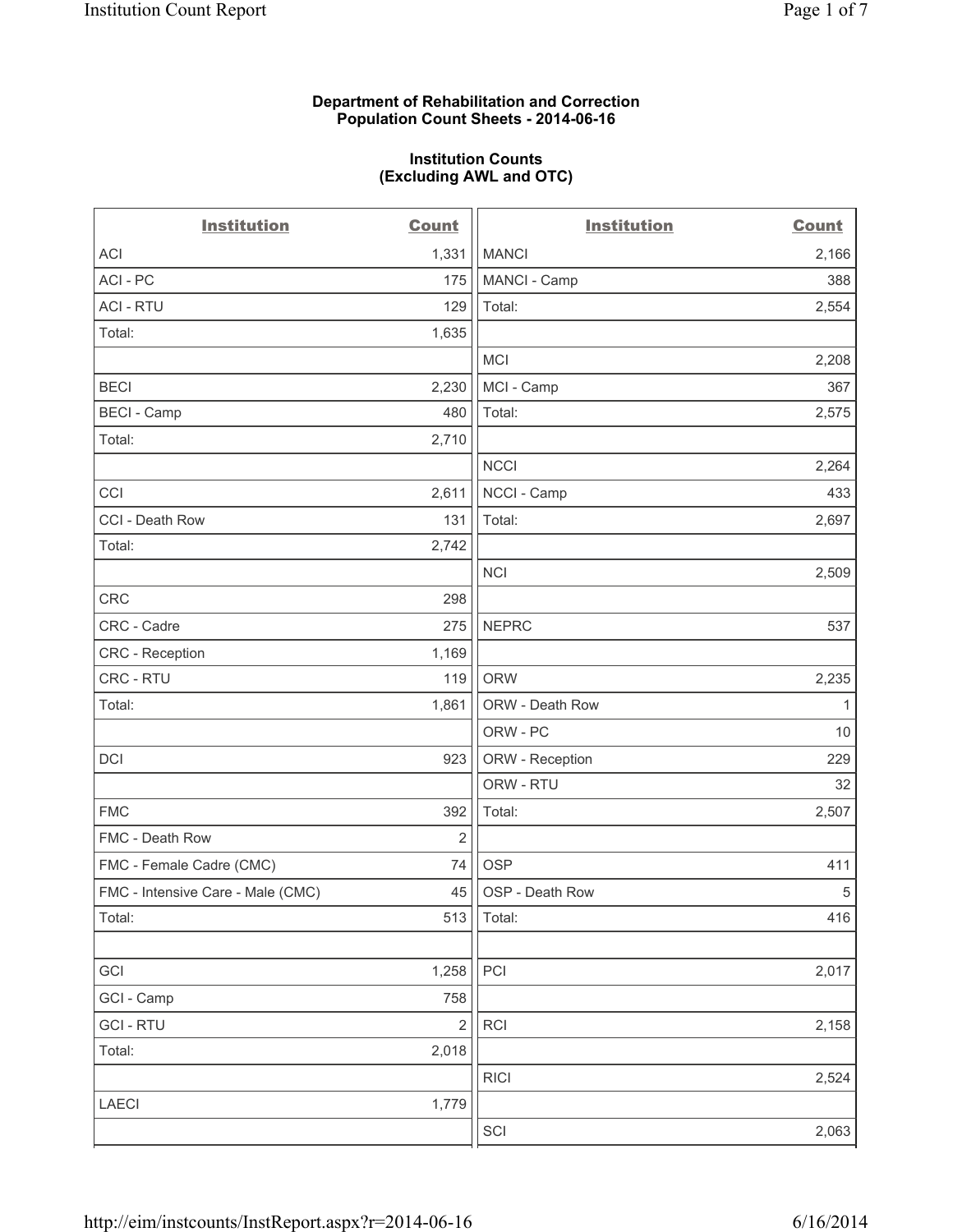| Total:                   | 2,494 |             | <b>Total Population:</b> | 50,544 |
|--------------------------|-------|-------------|--------------------------|--------|
| MACI - Youth             | 24    | Total:      |                          | 1,373  |
| MACI - Minimum           | 1,434 | WCI - RTU   |                          | 45     |
| <b>MACI</b>              | 1,036 | <b>WCI</b>  |                          | 1,328  |
|                          |       |             |                          |        |
| Total:                   | 1,545 | <b>TOCI</b> |                          | 1,013  |
| <b>LORCI - Reception</b> | 1,094 |             |                          |        |
| LORCI - Cadre            | 224   | Total:      |                          | 1,524  |
| <b>LORCI</b>             | 227   | TCI - Camp  |                          | 415    |
|                          |       | <b>TCI</b>  |                          | 1,109  |
| LOCI                     | 2,276 |             |                          |        |
|                          |       | Total:      |                          | 1,117  |
| Total:                   | 2,464 | SOCF - RTU  |                          | 60     |
| LECI - Camp              | 173   | <b>SOCF</b> |                          | 1,057  |
| LECI                     | 2,291 |             |                          |        |

\* The Total Population includes 37 Offenders with Reason Codes 30 & 31.

\*\* The Total Population includes 29 Offenders with Reason Code 0A.

## **Male Population by Security Level (Include AWL and Exclude OTC)**

|                        | $\frac{1}{2}$ |            |          |              |
|------------------------|---------------|------------|----------|--------------|
| <b>Security Level</b>  | <b>Body</b>   | <b>AWL</b> | $(-OTC)$ | <b>Total</b> |
| Total Level 5          | 110           | 0          | 0        | 110          |
| Total Level 4          | 1,700         | 17         | 13       | 1,704        |
| Total Level 3          | 11,429        | 129        | 102      | 11,456       |
| Total Level 2          | 17,228        | 253        | 162      | 17,319       |
| Total Level 1          | 15,816        | 217        | 106      | 15,927       |
| <b>Total Death Row</b> | 138           | 0          | 0        | 138          |
| <b>Total Male</b>      | 46,421        | 616        | 383      | 46,654       |

## **Female Population by Institution (Include AWL and Exclude OTC)**

| <b>Institution</b>       | <b>Body</b> | <b>AWL</b> | $(-OTC)$ | <b>Total</b> |
|--------------------------|-------------|------------|----------|--------------|
| DCI                      | 923         | 8          | 5        | 926          |
| <b>FMC</b>               | 8           | 4          |          | 11           |
| FMC - Female Cadre (CMC) | 74          | 0          |          | 74           |
| <b>NEPRC</b>             | 537         |            |          | 543          |
| <b>ORW</b>               | 2,235       | 87         | 49       | 2,273        |
| ORW - Death Row          |             | 0          |          |              |
| ORW - PC                 | 10          | 0          |          | 10           |
| ORW - Reception          | 229         |            |          | 229          |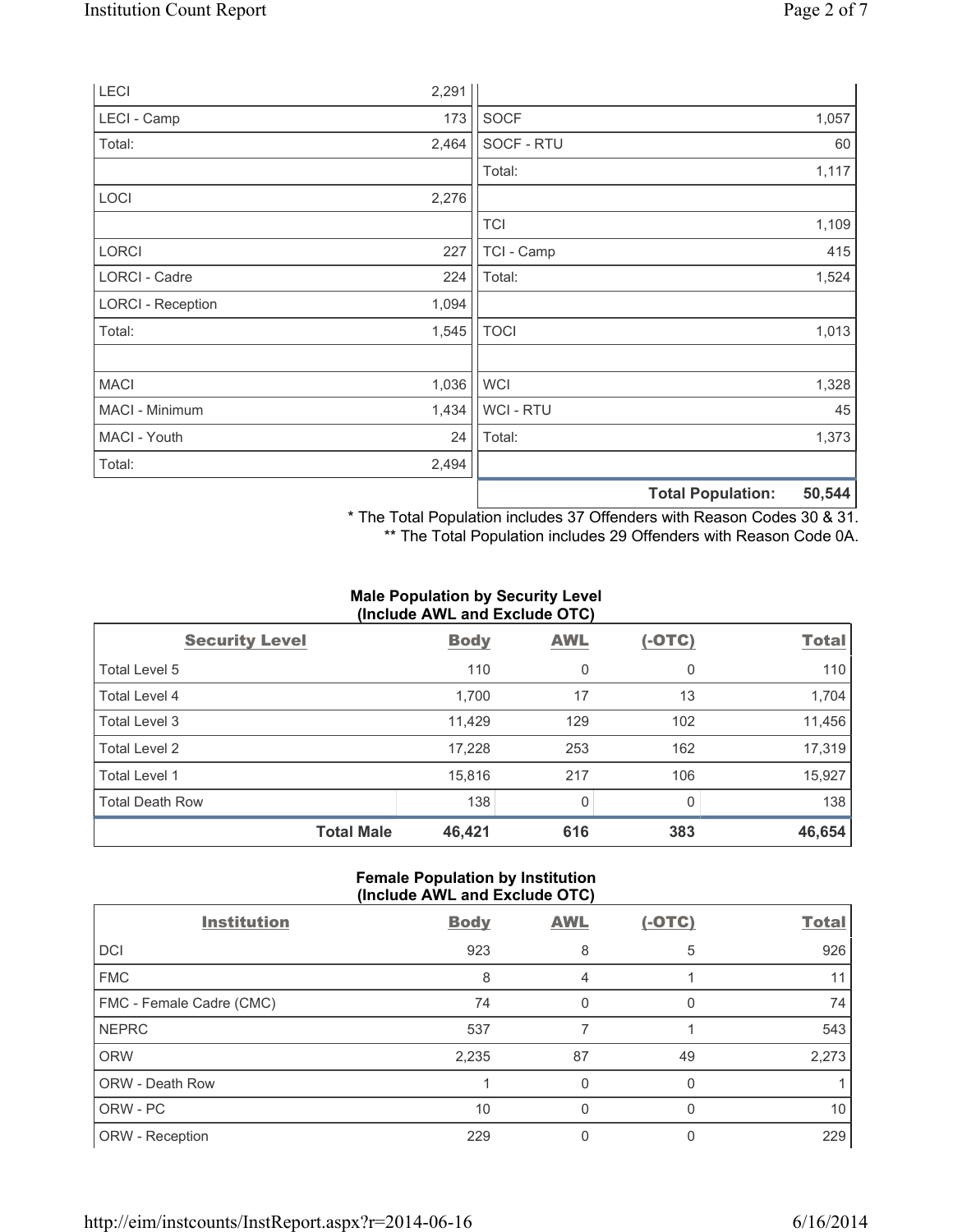| ORW - RTU |                          | 32     |     |     | 32     |
|-----------|--------------------------|--------|-----|-----|--------|
|           | <b>Total Female</b>      | 4.049  | 106 | 56  | 4,099  |
|           |                          |        |     |     |        |
|           | <b>Total Population:</b> | 50,470 | 722 | 439 | 50,753 |

# **Male Population by Institution: Security Level 5 (Include AWL and Exclude OTC)**

| <b>Institution</b>   | <b>Body</b> | <b>AWL</b> | $(-OTC)$ | <b>Total</b> |
|----------------------|-------------|------------|----------|--------------|
| <b>OSP</b>           | 110         |            |          | 110          |
| <b>Total Level 5</b> | 110         |            |          | 110 l        |

# **Male Population by Institution: Security Level 4 (Include AWL and Exclude OTC)**

| <b>Institution</b>                | <b>Body</b>    | <b>AWL</b>          | $(-OTC)$            | <b>Total</b>   |
|-----------------------------------|----------------|---------------------|---------------------|----------------|
| <b>ACI</b>                        | 1              | 0                   | 0                   |                |
| ACI-PC                            | $\mathfrak{Z}$ | $\boldsymbol{0}$    | $\mathbf 0$         | 3              |
| CRC                               | $\mathfrak{Z}$ | 0                   | $\mathbf 0$         | 3              |
| CRC - RTU                         | 1              | $\mathsf{O}\xspace$ | $\mathsf{O}\xspace$ | 1              |
| FMC - Intensive Care - Male (CMC) | 1              | $\mathsf{O}\xspace$ | $\mathsf{O}\xspace$ | 1              |
| LECI                              | $\,6$          | 0                   | $\mathsf{0}$        | $\,6\,$        |
| <b>LORCI</b>                      | 5              | 1                   | 0                   | $\,6\,$        |
| <b>LORCI - Reception</b>          | $\overline{2}$ | $\mathsf{O}\xspace$ | $\boldsymbol{0}$    | $\overline{2}$ |
| <b>MANCI</b>                      | 6              | $\mathbf{1}$        | 1                   | 6              |
| <b>OSP</b>                        | 295            | 3                   | 3                   | 295            |
| RCI                               | 12             | 0                   | 0                   | 12             |
| SCI                               | $\overline{2}$ | 0                   | 0                   | $\overline{2}$ |
| <b>SOCF</b>                       | 1,045          | 7                   | 6                   | 1,046          |
| SOCF - RTU                        | 58             | $\mathbf 0$         | $\mathbf 0$         | 58             |
| <b>TCI</b>                        | 25             | $\overline{2}$      | $\mathsf 0$         | 27             |
| <b>TOCI</b>                       | 232            | $\overline{2}$      | $\overline{2}$      | 232            |
| <b>WCI</b>                        | 3              | 1                   | 1                   | 3              |
| <b>Total Level 4</b>              | 1,700          | 17                  | 13                  | 1,704          |

# **Male Population by Institution: Security Level 3 (Include AWL and Exclude OTC)**

| <b>Institution</b> | <b>Body</b> | <b>AWL</b> | $(-OTC)$ | <b>Total</b>    |
|--------------------|-------------|------------|----------|-----------------|
| ACI                | 30          |            |          | 30              |
| ACI-PC             | 74          |            |          | 74              |
| <b>BECI</b>        | 12          |            |          | 12 <sub>1</sub> |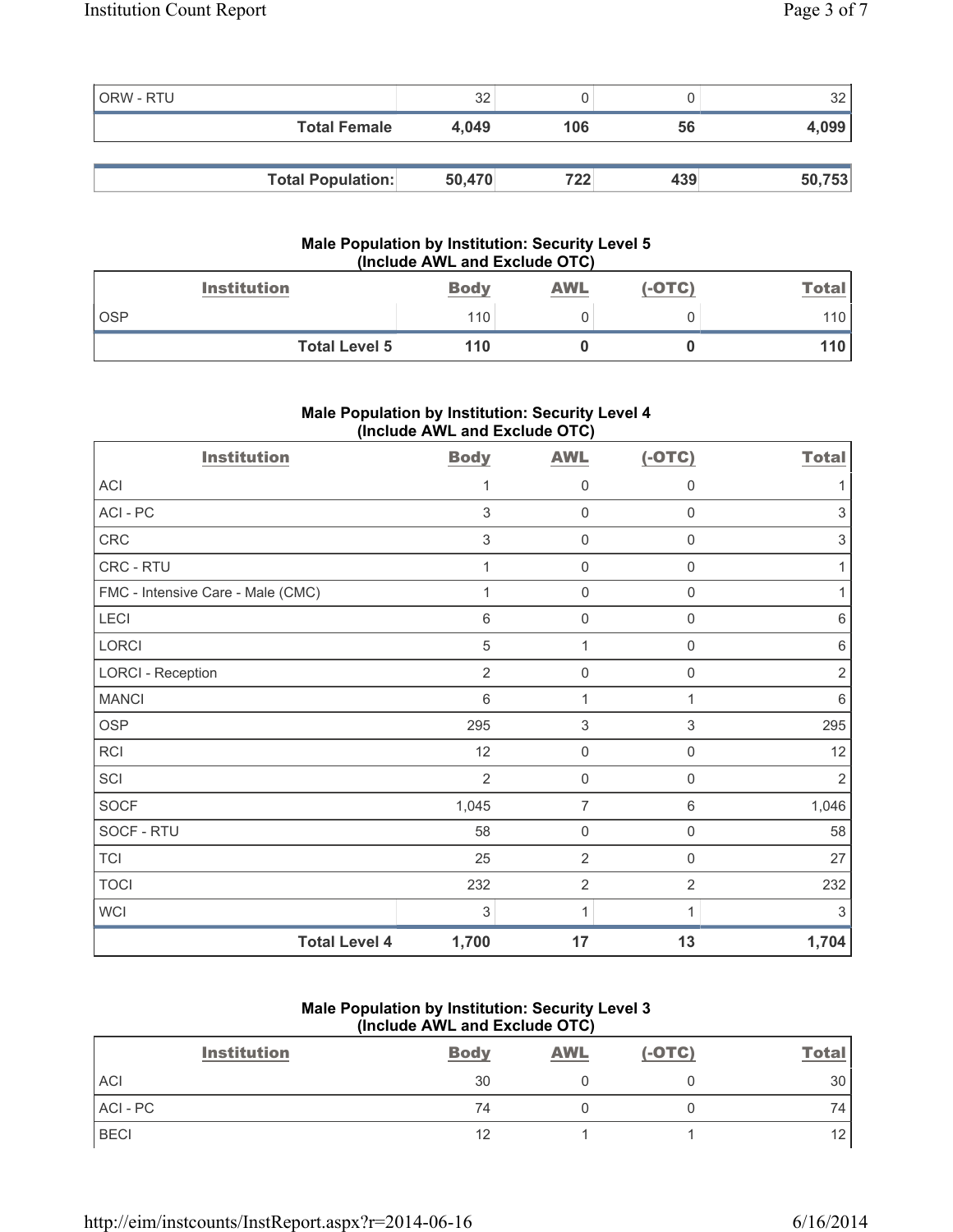| CCI                               | $\overline{4}$   | $\mathsf{O}\xspace$ | $\mathsf{O}\xspace$ | $\overline{4}$   |
|-----------------------------------|------------------|---------------------|---------------------|------------------|
| CRC                               | 45               | $\overline{7}$      | 6                   | 46               |
| CRC - Cadre                       | 221              | 0                   | $\mathsf{O}\xspace$ | 221              |
| CRC - Reception                   | 750              | 18                  | 14                  | 754              |
| CRC - RTU                         | 91               | $\mathbf 0$         | $\mathbf 0$         | 91               |
| <b>FMC</b>                        | $\,6\,$          | $\mathsf{O}\xspace$ | $\mathsf{O}\xspace$ | $\,6\,$          |
| FMC - Intensive Care - Male (CMC) | $\mathsf g$      | $\mathsf 0$         | $\mathsf{O}\xspace$ | $\boldsymbol{9}$ |
| GCI                               | $\mathbf{1}$     | $\mathbf 0$         | $\mathsf{O}\xspace$ | 1                |
| <b>LAECI</b>                      | $\,8\,$          | $\mathbf 0$         | $\mathsf{O}\xspace$ | $\,8\,$          |
| LECI                              | 2,180            | 21                  | 18                  | 2,183            |
| LOCI                              | 1                | $\mathbf 0$         | $\mathsf 0$         | $\mathbf{1}$     |
| LORCI                             | 62               | 12                  | $\mathsf g$         | 65               |
| LORCI - Cadre                     | 221              | $\mathsf{O}\xspace$ | $\mathsf{O}\xspace$ | 221              |
| <b>LORCI - Reception</b>          | 570              | $\boldsymbol{7}$    | 6                   | 571              |
| <b>MACI</b>                       | 1                | $\mathbf 0$         | $\mathsf{O}\xspace$ | 1                |
| MACI - Youth                      | $\overline{4}$   | $\mathbf 0$         | $\mathsf{O}\xspace$ | $\overline{4}$   |
| <b>MANCI</b>                      | 2,052            | 17                  | 12                  | 2,057            |
| <b>MCI</b>                        | $\overline{4}$   | $\mathbf 1$         | 1                   | $\overline{4}$   |
| <b>NCCI</b>                       | $\boldsymbol{9}$ | $\mathsf 0$         | $\mathsf{O}\xspace$ | $9\,$            |
| <b>NCI</b>                        | 1                | $\mathsf{O}\xspace$ | $\mathsf{O}\xspace$ | 1                |
| <b>OSP</b>                        | $\mathbf{1}$     | $\mathsf 0$         | $\mathsf{O}\xspace$ | $\mathbf{1}$     |
| PCI                               | 43               | $\sqrt{5}$          | $\mathbf{1}$        | 47               |
| <b>RCI</b>                        | 1,969            | 20                  | 18                  | 1,971            |
| <b>RICI</b>                       | $\,8\,$          | $\mathbf 0$         | $\mathsf{O}\xspace$ | $\,8\,$          |
| SCI                               | 1                | $\mathsf 0$         | $\mathsf 0$         | $\mathbf{1}$     |
| <b>SOCF</b>                       | 12               | $\mathsf 0$         | $\mathsf{O}\xspace$ | 12               |
| SOCF - RTU                        | 2                | 0                   | 0                   | $\overline{2}$   |
| <b>TCI</b>                        | 997              | $\overline{7}$      | 6                   | 998              |
| TCI - Camp                        | $\mathbf{1}$     | $\mathsf{O}\xspace$ | $\mathsf{O}\xspace$ | $\mathbf{1}$     |
| <b>TOCI</b>                       | 735              | $\overline{4}$      | $\mathfrak{S}$      | 736              |
| <b>WCI</b>                        | 1,260            | $\boldsymbol{9}$    | $\overline{7}$      | 1,262            |
| WCI - RTU                         | 44               | $\mathsf{O}\xspace$ | $\mathsf{O}\xspace$ | 44               |
| <b>Total Level 3</b>              | 11,429           | 129                 | 102                 | 11,456           |

## **Male Population by Institution: Security Level 2 (Include AWL and Exclude OTC)**

| <b>Institution</b> | <b>Body</b> | <b>AWL</b> | $(-OTC)$ | <b>Total</b> |
|--------------------|-------------|------------|----------|--------------|
| <b>ACI</b>         | 550         |            |          | 552          |
| ACI-PC             |             |            |          | -            |
|                    |             |            |          |              |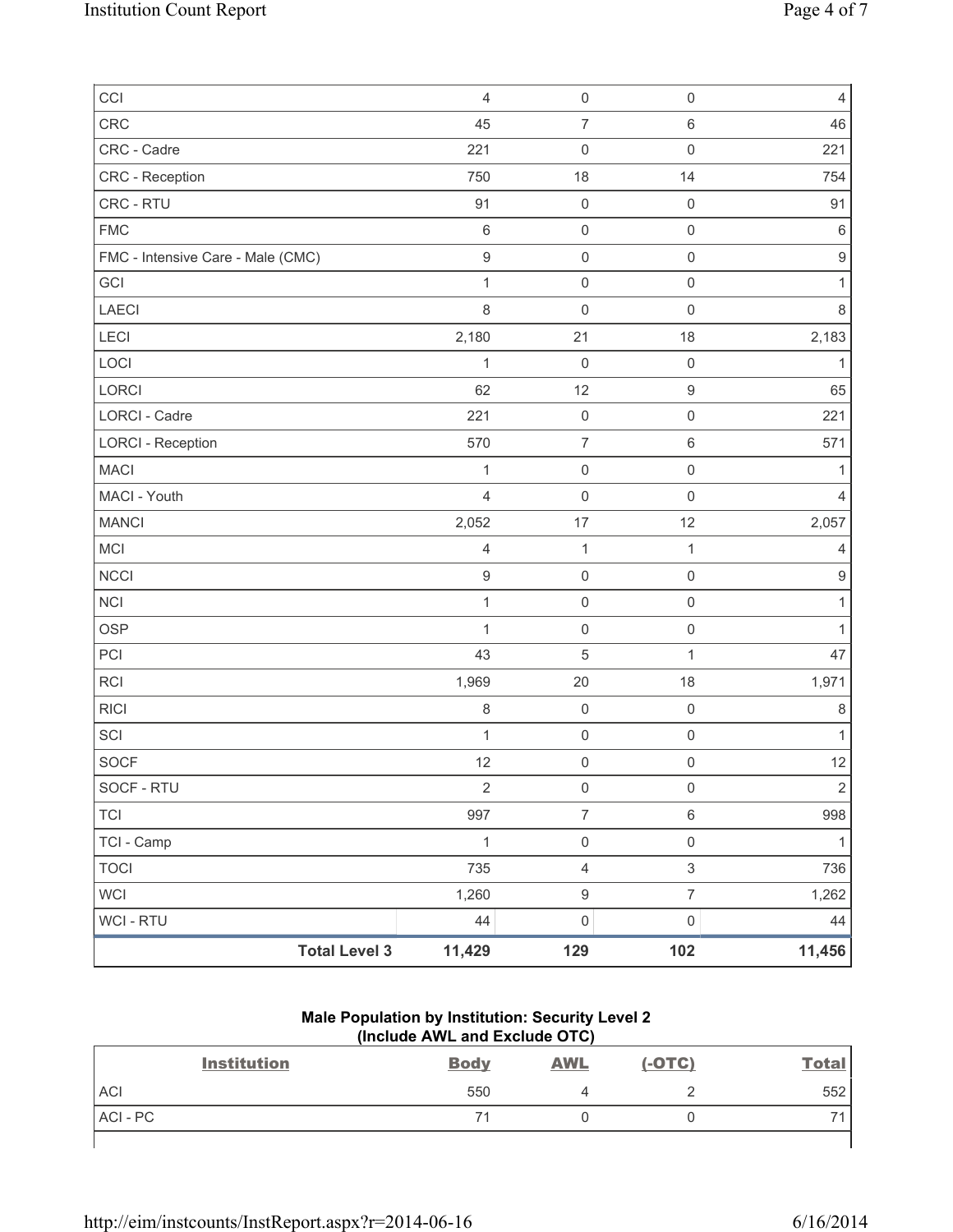| <b>ACI - RTU</b>                  | 87           | $\mathsf{O}\xspace$       | $\mathsf{O}\xspace$ | 87               |
|-----------------------------------|--------------|---------------------------|---------------------|------------------|
| <b>BECI</b>                       | 1,494        | 18                        | 10                  | 1,502            |
| <b>BECI</b> - Camp                | $\mathsf 3$  | $\mathsf{O}\xspace$       | $\mathsf 0$         | 3                |
| CCI                               | 1,727        | 11                        | $\mathsf g$         | 1,729            |
| CRC                               | 112          | $\mathsf{O}\xspace$       | $\mathsf{O}\xspace$ | 112              |
| CRC - Cadre                       | 47           | $\mathsf{O}\xspace$       | $\mathsf{O}\xspace$ | 47               |
| CRC - Reception                   | 187          | $\,8\,$                   | $\overline{7}$      | 188              |
| CRC - RTU                         | 20           | $\mathsf{O}\xspace$       | $\mathsf{O}\xspace$ | 20               |
| <b>FMC</b>                        | $\mathsf g$  | $\mathsf{O}\xspace$       | $\mathsf{O}\xspace$ | $\boldsymbol{9}$ |
| FMC - Intensive Care - Male (CMC) | 25           | $\mathsf{O}\xspace$       | $\mathsf{O}\xspace$ | 25               |
| GCI                               | 753          | $\overline{7}$            | 3                   | 757              |
| <b>LAECI</b>                      | 1,210        | 27                        | 20                  | 1,217            |
| LECI                              | 99           | $\mathsf{O}\xspace$       | $\mathsf{O}\xspace$ | 99               |
| LOCI                              | 1,041        | $\,8\,$                   | $\,6\,$             | 1,043            |
| LORCI                             | 97           | 14                        | 10                  | 101              |
| <b>LORCI - Cadre</b>              | $\mathsf 3$  | $\mathbf 0$               | $\mathsf{O}\xspace$ | $\mathsf 3$      |
| <b>LORCI - Reception</b>          | 327          | 15                        | 13                  | 329              |
| <b>MACI</b>                       | 1,035        | $\ensuremath{\mathsf{3}}$ | $\mathbf{1}$        | 1,037            |
| MACI - Youth                      | 20           | $\mathsf{O}\xspace$       | $\mathsf{O}\xspace$ | 20               |
| <b>MANCI</b>                      | 91           | $\mathsf{O}\xspace$       | $\mathsf{O}\xspace$ | 91               |
| MANCI - Camp                      | $\mathbf{1}$ | $\mathsf{O}\xspace$       | $\mathsf{O}\xspace$ | $\mathbf{1}$     |
| MCI                               | 1,720        | 26                        | 17                  | 1,729            |
| MCI - Camp                        | $\mathbf{1}$ | $\mathsf{O}\xspace$       | $\mathsf{O}\xspace$ | $\mathbf{1}$     |
| <b>NCCI</b>                       | 1,635        | 23                        | $\hbox{9}$          | 1,649            |
| NCCI - Camp                       | $\mathbf{1}$ | $\mathsf{O}\xspace$       | $\mathsf{O}\xspace$ | $\mathbf{1}$     |
| <b>NCI</b>                        | 1,777        | 41                        | 34                  | 1,784            |
| PCI                               | 803          | 18                        | $\mathbf 5$         | 816              |
| <b>RCI</b>                        | 177          | 1                         | $\mathsf{O}\xspace$ | 178              |
| <b>RICI</b>                       | 910          | $10$                      | 3                   | 917              |
| SCI                               | 1,049        | 19                        | 13                  | 1,055            |
| <b>TCI</b>                        | 33           | $\mathsf 0$               | $\mathsf{O}\xspace$ | 33               |
| TCI - Camp                        | $\mathbf{1}$ | $\mathsf 0$               | $\mathsf{O}\xspace$ | $\mathbf{1}$     |
| <b>TOCI</b>                       | 46           | $\mathsf 0$               | $\mathsf{O}\xspace$ | 46               |
| <b>WCI</b>                        | 65           | $\mathsf{O}\xspace$       | $\mathsf{O}\xspace$ | 65               |
| WCI - RTU                         | $\mathbf 1$  | $\mathsf{O}\xspace$       | $\mathsf{O}\xspace$ | $\mathbf{1}$     |
| <b>Total Level 2</b>              | 17,228       | 253                       | 162                 | 17,319           |

## **Male Population by Institution: Security Level 1 (Include AWL and Exclude OTC)**

| <b>Institution</b> | <b>Body</b> | <b>AWL</b> | $(-OTC)$ | Total . |
|--------------------|-------------|------------|----------|---------|
|                    |             |            |          |         |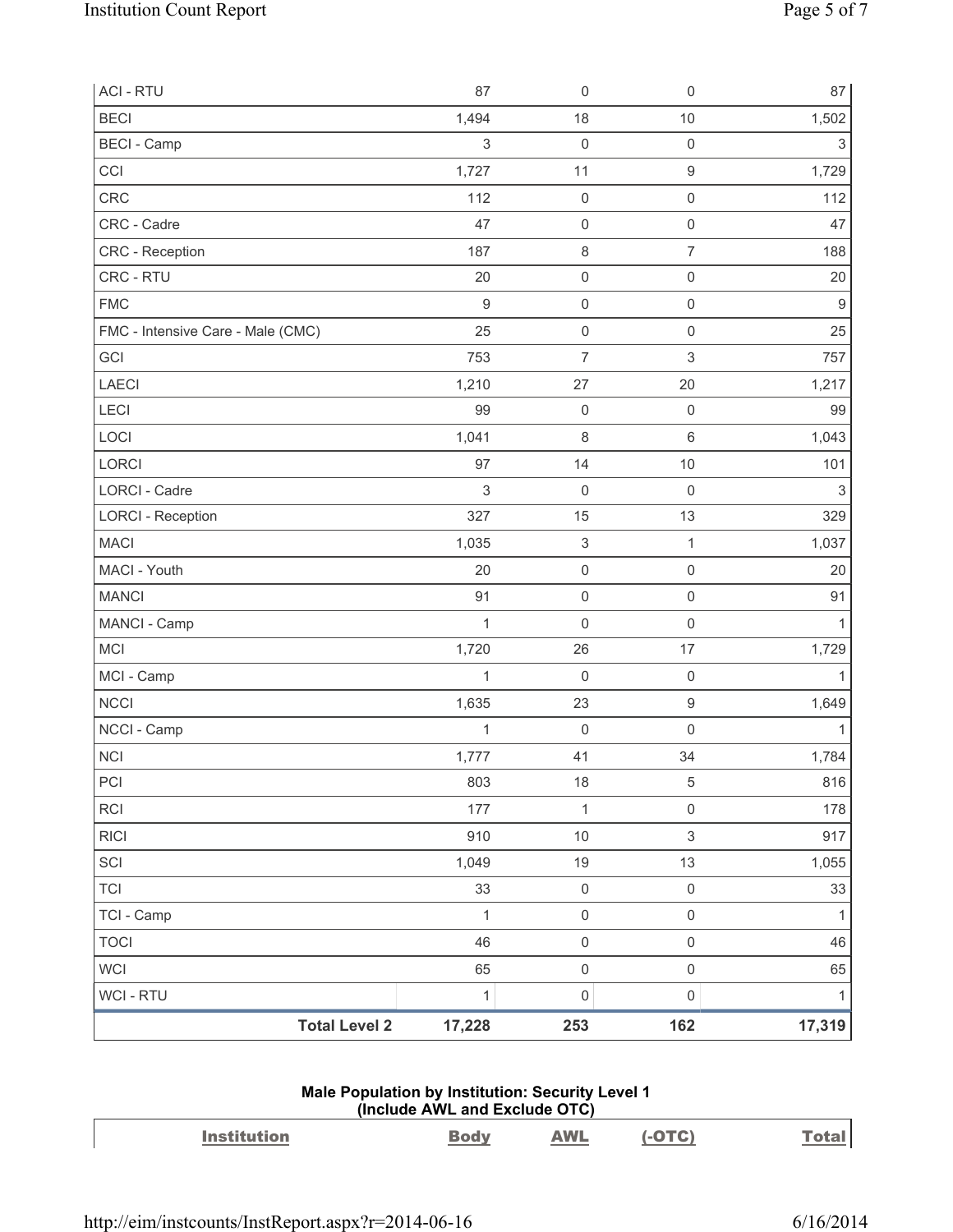| <b>Total Level 1</b>                     | 15,816         | 217                 | 106                                   | 15,927         |
|------------------------------------------|----------------|---------------------|---------------------------------------|----------------|
| TCI - Camp                               | 413            | $\mathsf{O}\xspace$ | $\mathsf{O}\xspace$                   | 413            |
| <b>TCI</b>                               | 53             | 13                  | $\overline{\mathcal{L}}$              | 62             |
| SCI                                      | 1,011          | $10$                | 6                                     | 1,015          |
| <b>RICI</b>                              | 1,606          | 21                  | 10                                    | 1,617          |
| PCI                                      | 1,171          | 26                  | 13                                    | 1,184          |
| <b>OSP</b>                               | $\overline{4}$ | $\mathsf{O}\xspace$ | $\mathsf{O}\xspace$                   | 4              |
| <b>NCI</b>                               | 731            | $10$                | 6                                     | 735            |
| NCCI - Camp                              | 432            | $\mathbf 1$         | 1                                     | 432            |
| <b>NCCI</b>                              | 620            | 13                  | 6                                     | 627            |
| MCI - Camp                               | 366            | $\mathsf{O}\xspace$ | 0                                     | 366            |
| MCI                                      | 483            | $\boldsymbol{9}$    | $\mathbf{1}$                          | 491            |
| MANCI - Camp                             | 387            | $\mathsf{O}\xspace$ | $\mathsf 0$                           | 387            |
| <b>MANCI</b>                             | 16             | $\,6\,$             | $\mathbf{1}$                          | 21             |
| MACI - Minimum                           | 1,434          | 22                  | 14                                    | 1,442          |
| <b>LORCI - Reception</b>                 | 193            | $\mathbf 5$         | 4                                     | 194            |
| LORCI                                    | 62             | 15                  | $10$                                  | 67             |
| LOCI                                     | 1,234          | 12                  | 4                                     | 1,242          |
| LECI - Camp                              | 173            | $\mathbf 0$         | $\mathsf{O}\xspace$                   | 173            |
| LECI                                     | $\,6$          | $\mathbf{1}$        | $\mathsf{O}\xspace$                   | $\overline{7}$ |
| <b>LAECI</b>                             | 561            | 10                  | $\mathsf g$                           | 562            |
| <b>GCI-RTU</b>                           | $\overline{2}$ | $\mathsf{O}\xspace$ | $\mathsf{O}\xspace$                   | $\overline{2}$ |
| GCI - Camp                               | 758            | $\mathbf{1}$        | $\mathsf{O}\xspace$                   | 759            |
| FMC - Intensive Care - Male (CMC)<br>GCI | 10<br>504      | $\mathbf 0$<br>11   | $\mathsf{O}\xspace$<br>$\overline{4}$ | $10$<br>511    |
| <b>FMC</b>                               | 369            | $\overline{4}$      | $\mathbf{1}$                          | 372            |
| CRC - RTU                                | $\overline{7}$ | $\mathsf{O}\xspace$ | $\mathsf{O}\xspace$                   | $\overline{7}$ |
| <b>CRC</b> - Reception                   | 228            | $\overline{4}$      | 3                                     | 229            |
| CRC - Cadre                              | $\overline{7}$ | $\mathsf{O}\xspace$ | $\mathsf{O}\xspace$                   | $\overline{7}$ |
| CRC                                      | 76             | $\mathbf{1}$        | $\mathbf{1}$                          | 76             |
| CCI                                      | 880            | $\overline{4}$      | $\mathsf{O}\xspace$                   | 884            |
| <b>BECI - Camp</b>                       | 476            | $\mathbf{1}$        | $\mathbf{1}$                          | 476            |
| <b>BECI</b>                              | 724            | 12                  | $\,$ 5 $\,$                           | 731            |
| <b>ACI - RTU</b>                         | 42             | $\mathbf 0$         | $\mathsf{O}\xspace$                   | 42             |
| ACI - PC                                 | 27             | $\mathsf 0$         | $\mathsf{O}\xspace$                   | 27             |
| ACI                                      | 750            | 5                   | $\overline{2}$                        | 753            |

# **High Offender ID's**